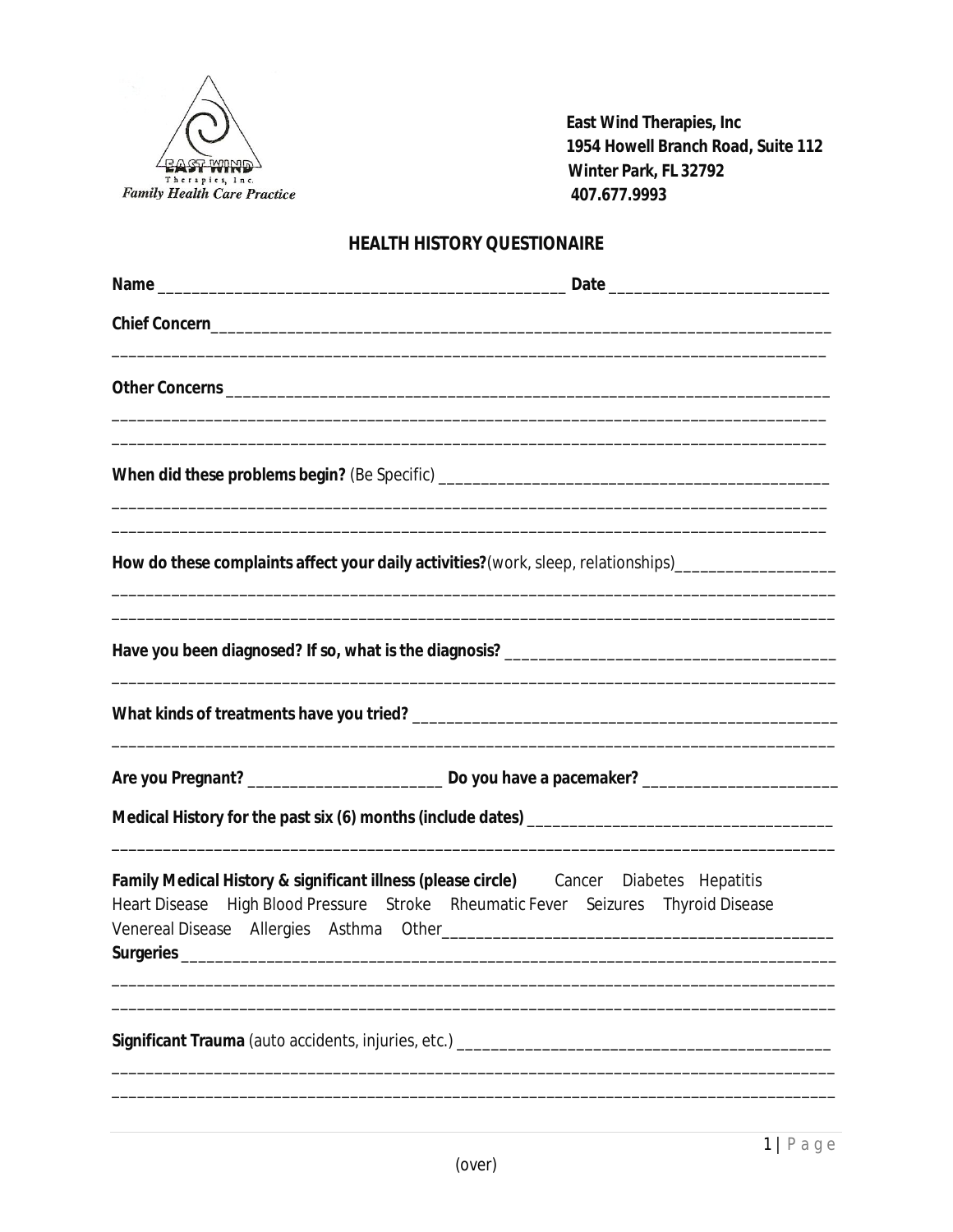| Medications taken in the last two (2) months (include vitamins, drugs, herbs, birth control and over the                                                          |
|-------------------------------------------------------------------------------------------------------------------------------------------------------------------|
| ,我们也不能会在这里,我们的人们也不能会在这里,我们也不能会在这里,我们也不能会在这里,我们也不能会在这里,我们也不能会在这里,我们也不能会不能会不能会。<br>第2012章 我们的人们,我们的人们的人们,我们的人们的人们,我们的人们的人们的人们,我们的人们的人们,我们的人们的人们,我们的人们的人们,我们的人们的人们,我 |
| Do you exercise? ________________ How Regularly? ________________ Describe ________________________                                                               |
|                                                                                                                                                                   |
| Please describe your average daily diet including meals and snacks:                                                                                               |
|                                                                                                                                                                   |
|                                                                                                                                                                   |
|                                                                                                                                                                   |
| $\left( \mathfrak{e}\right. \rightarrow$<br>$\langle \rangle$<br>$\langle \cdot \rangle$                                                                          |

Indicate any painful or distressed areas

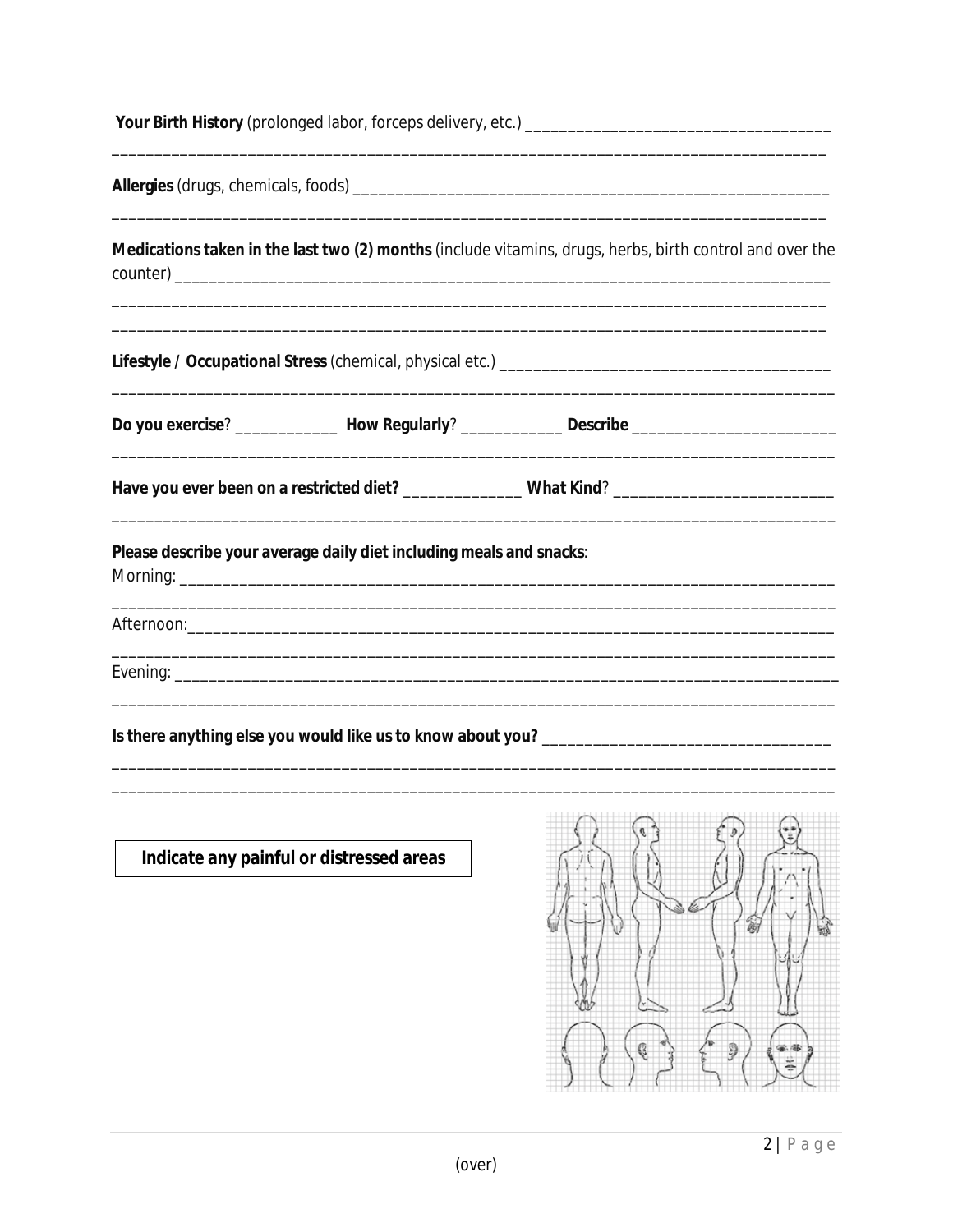| Poor appetite                         | Poor sleeping       | Fatigue            |
|---------------------------------------|---------------------|--------------------|
| <b>Fevers</b>                         | Chills              | Night sweats       |
| __ Sweats easily                      | <b>Tremors</b>      | <b>Cravings</b>    |
| <b>Localized weakness</b>             | <b>Poor balance</b> | Change in appetite |
| <b>Peculiar tastes or smells</b>      | <b>Weight loss</b>  | <b>Weight gain</b> |
| __ Sudden thirst (cold or hot drinks) |                     |                    |
|                                       |                     |                    |
|                                       |                     |                    |
|                                       |                     |                    |

## **SKIN and HAIR**

| <b>Rashes</b>                    | <b>Ulcerations</b> | <b>Hives</b>        |
|----------------------------------|--------------------|---------------------|
| <b>Itching</b>                   | Eczema             | <b>Pimples</b>      |
| <b>Dandruff</b>                  | Loss of hair       | <b>Recent moles</b> |
| Change in hair or skin texture   |                    |                     |
| Any other hair or skin problems? |                    |                     |

## **HEAD, EYES, EARS, NOSE and THROAT**

| <b>Dizziness</b>         | <b>Concussions</b>      | ____ Migraines                |
|--------------------------|-------------------------|-------------------------------|
| <b>Glasses</b>           | ________ Eye strains    | _____ Eye pain                |
| <b>Poor Vision</b>       | _____ Night blindness   | ______ Color blindness        |
| __Cataracts              | ______ Blurry vision    | <b>Earaches</b>               |
| _____ Ringing in ears    | _____ Poor hearing      | ______ Spots in front of eyes |
| ____ Sinus problems      | _____ Nose bleeds       | _____ recurrent sore throats  |
| <b>Grinding teeth</b>    | ______ Facial pain      | _______ Sores on lips or      |
| __ Teeth problems        | Jaw clicks              | tongue                        |
|                          |                         |                               |
|                          |                         |                               |
|                          |                         |                               |
| <b>CARDIOVASCULAR</b>    |                         |                               |
| ____ High blood pressure | Low blood pressure      | ______ Chest pain             |
| ___ irregular heartbeat  | _____ dizziness         | ______ Fainting               |
| __ Cold hands or feet    | _____ swelling of hands | _____ Swelling of feet        |
| <b>Blood clots</b>       | <b>Phlebitis</b>        | _____ Difficulty breathing    |
|                          |                         |                               |
|                          |                         |                               |
|                          |                         |                               |
|                          |                         |                               |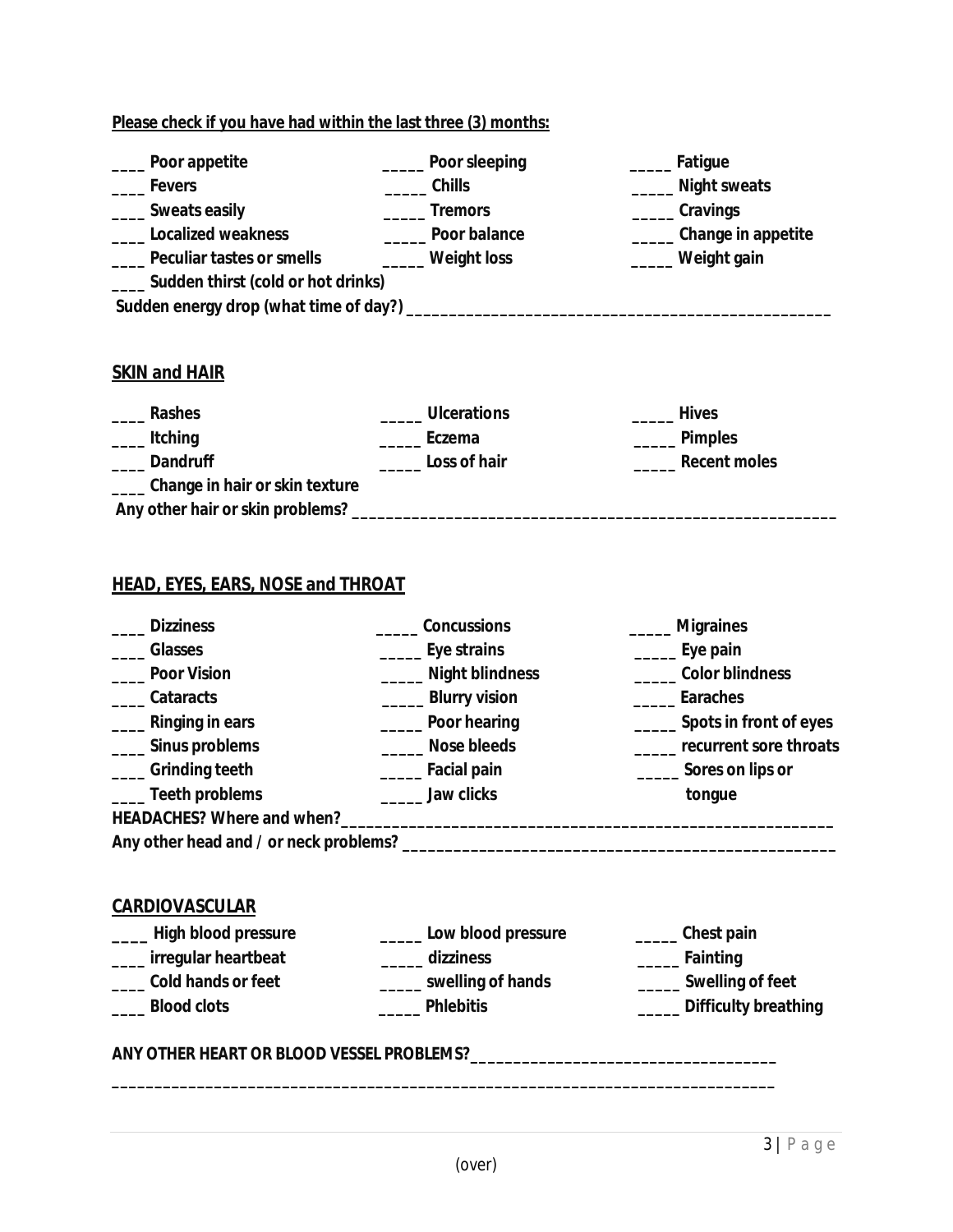| <b>RESPIRATORY</b>                                |                                                                                   |                                 |
|---------------------------------------------------|-----------------------------------------------------------------------------------|---------------------------------|
| Cough                                             | Coughing blood                                                                    | __ Asthma                       |
| ____ Bronchitis                                   | Pneumonia                                                                         | Pain with deep breath           |
| ___ Difficulty breathing when lying down          |                                                                                   |                                 |
| ____ Production of Phlegm What color?____________ |                                                                                   |                                 |
|                                                   |                                                                                   |                                 |
| <b>GASTROINTESTINAL</b>                           |                                                                                   |                                 |
| <b>Nausea</b>                                     | _____ Vomiting                                                                    | <b>Diarrhea</b>                 |
| _____ Constipation                                | $\sqrt{2}$ Gas                                                                    | ______ Belching                 |
| _____ Black stools                                | Blood in stools                                                                   | _____ Indigestion               |
| bad breath                                        | _______ Rectal pain                                                               | <b>Hemorrhoids</b>              |
| Chronic laxative use                              |                                                                                   |                                 |
|                                                   | Any other problems with your stomach or intestines?______________________________ |                                 |
| <b>GENITO-URINARY</b>                             |                                                                                   |                                 |
| _____ Pain on urination                           | _____ frequent urination                                                          | <b>Example 1</b> Blood in urine |
| ____ Urgency to urinate                           | _____ unable to hold urine                                                        | _____ Kidney stones             |
| _____ decrease in flow                            | _____ impotency                                                                   | _______ Sores on genitals       |
|                                                   |                                                                                   |                                 |
|                                                   |                                                                                   |                                 |
|                                                   |                                                                                   |                                 |
| <b>PREGNANCY &amp; GYNOCOLOGY</b>                 |                                                                                   |                                 |
| ____ Number of pregnancies                        | Number of births                                                                  | <b>Premature birth</b>          |
| Miscarriages                                      | <b>Abortions</b>                                                                  | <b>Age @ first menses</b>       |
| Period between menses                             | <b>Example 2</b> Duration                                                         | first day of last menses        |
| ___ Unusual character (heavy or light)            |                                                                                   | _____ Irregular periods         |
| Painful periods                                   | Clots                                                                             | Last PAP                        |
| Vaginal discharge                                 | _____ Vaginal sores                                                               | _____ Breast lumps              |
| ___ Changes to body / psyche prior to discharge   |                                                                                   |                                 |
|                                                   | Do you practice birth control?____ What type and for how long?___________________ |                                 |
| <b>MUSCULOSKELATAL</b>                            |                                                                                   |                                 |
| Neck pain                                         | _____ Muscle pains                                                                | ______ Knee pains               |
| ___ back pain                                     | Muscle weakness                                                                   | Foot/ankle pains                |
| ____ Hand/wrist pains                             | ______ Shoulder pain                                                              | ______ Hip pain                 |
|                                                   | ANY OTHER JOINT OR BONE PROBLEMS? ______________________                          |                                 |